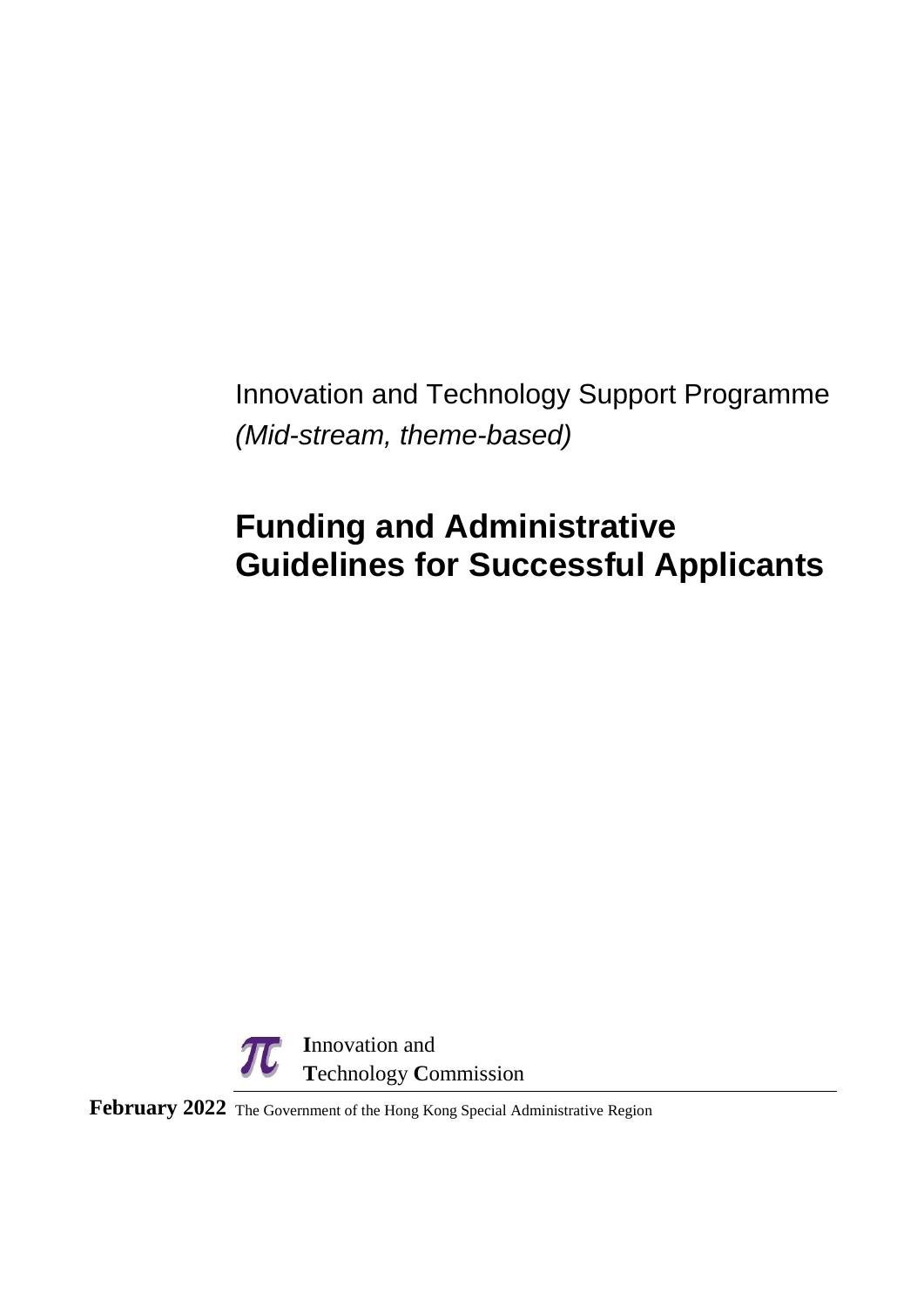# *(1) INTRODUCTION*

1.1 This document sets out the general funding and administrative guidelines for research and development (R&D) projects funded under the Innovation and Technology Support Programme (ITSP) (Mid-stream, theme-based) of the Innovation and Technology Fund (ITF).

# *(2) PROJECT AGREEMENT AND PROJECT ACCOUNT*

## 2.1 *Project Agreement*

2.1.1 After funding approval has been obtained from the Commissioner for Innovation and Technology (CIT), the lead applicant (and each co-applicant institution for collaboration project) should sign an agreement with the Government of the Hong Kong Special Administrative Region ("the Government") before commencing the project.

# 2.2 *Legal Opinion On Co-Applicant(s) Outside Hong Kong*

2.2.1 If a co-applicant is incorporated, formed or established outside Hong Kong, a legal opinion in form and substance satisfactory to the Government and issued by a lawyer duly qualified to practise the law of the place of incorporation, formation or establishment (as the case may be) of the co-applicant and acceptable to the Government should be provided upon request by the Government on the issues set out in **Annex** and any other issues as may be required by the Government.

# 2.3 *Project Coordinator*

- 2.3.1 The project coordinator is responsible for overseeing the project generally; monitoring its expenditure and ensuring the proper usage of project funds in accordance with the approved budget and other guidelines and instructions set for the projects; liaising with and answering all enquiries/requests raised by the Innovation and Technology Commission (ITC) for information and clarification on all aspects of the project; and attending progress meetings on the project.
- 2.3.2 The project coordinator must have all outstanding reports and/or audited accounts of all other ITF-funded R&D projects<sup>[1](#page-1-0)</sup> under his/her purview submitted to ITC before the commencement of a new project.

<span id="page-1-0"></span> <sup>1</sup> Including R&D projects under the ITSP (Platform & Seed), the Mainland-Hong Kong Joint Funding Scheme (MHKJFS), the Guangdong-Hong Kong Technology Cooperation Funding Scheme (TCFS), the University-Industry Collaboration Programme (UICP), the Partnership Research Programme (PRP), the Midstream Research Programme for Universities (MRP), and the Public Sector Trial Scheme (PSTS).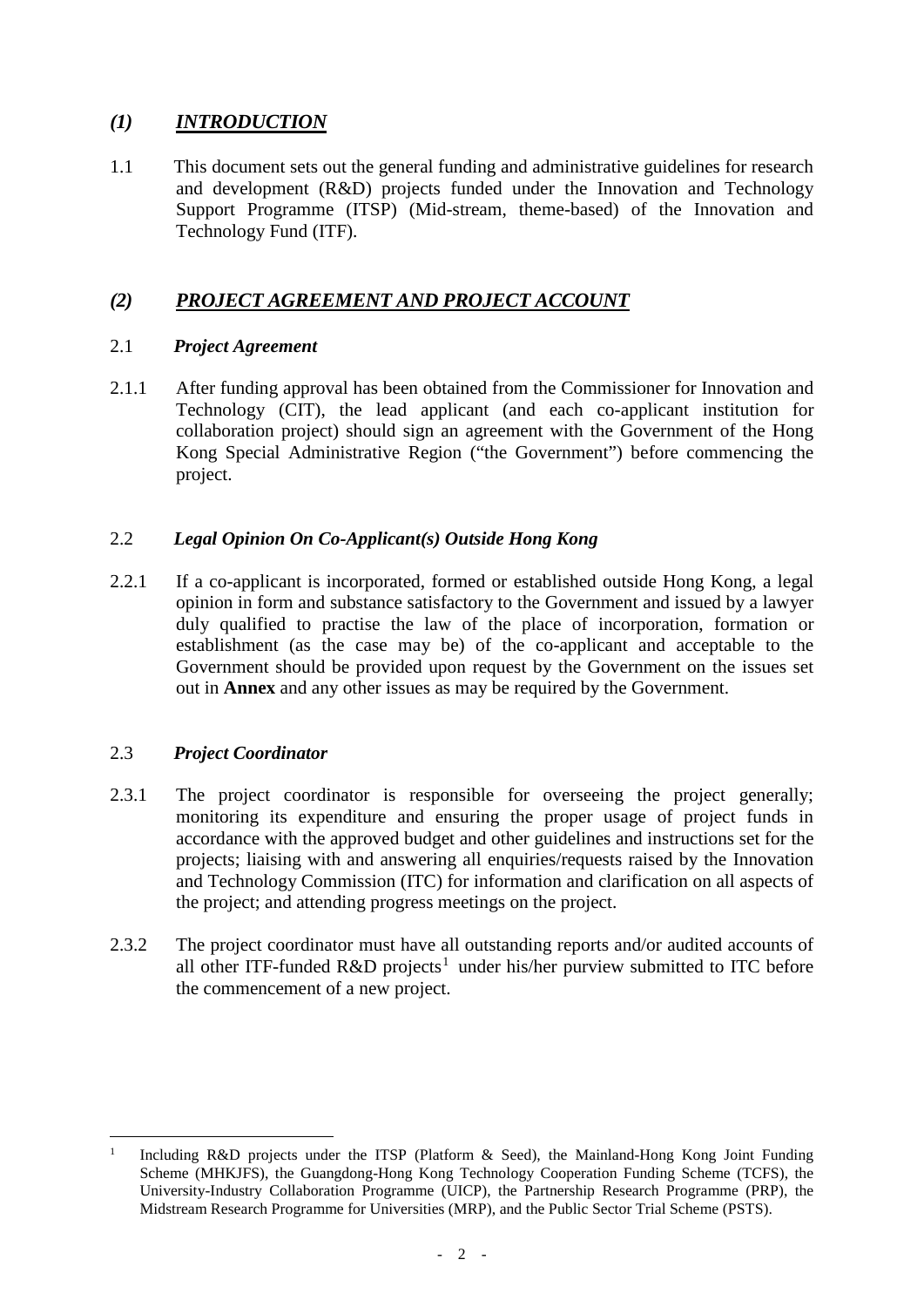## 2.4 *Project Account and Interest*

- 2.4.1 The lead applicant, viz. universities funded by the University Grants Committee (UGC), should open a separate risk-free interest-bearing bank account (project bank account) with a licensed bank registered under the Banking Ordinance (Cap. 155) under its name specifically for processing all receipts and payments of all ITF projects, and assign a unique account code specifically for processing all receipts and payments of each project.
- 2.4.2 Unless otherwise specified in the project agreements, all interest income generated in the risk-free interest-bearing project bank account should be credited to the project account and returned to the Government upon completion of the project or termination of the project agreement.

### 2.5 *Books and Records*

- 2.5.1 Accounting on an accrual basis should be adopted for all ITSP (Mid-stream, theme-based) projects. Unless otherwise approved by ITC, expenditure could only be charged to the project account after the equipment and goods have been received or services delivered. All income derived from the project during the project period, budgeted or not, should form part of the project income and should be used solely for the project until its completion or termination. All the income and expenditure of a project must be received/accrued and expended (paid)/accrued respectively in accordance with the basis of each expenditure item in the approved budget.
- 2.5.2 The Director of Audit may carry out value for money studies on any organisation in receipt of ITF grants. ITC reserves the right to require the lead applicant and co-applicant(s), if any, to return any misspent amount together with interest income accrued to the Government.

## 2.6 *Auditing Requirements*

- 2.6.1 The project coordinator is required to submit annual and/or final audited accounts to assure the Government that the project funds are applied to the project in accordance with the approved budget and in compliance with the terms and conditions for ITF projects. The annual and/or final audited accounts should be reported by independent auditors who must be Certified Public Accountants holding a practising certificate registered under the Professional Accountants Ordinance (Cap. 50) (the Auditors) and conducted in accordance with the latest version of the Notes for Auditors of Recipient Organisations (the Notes) issued by ITC.
- 2.6.2 The lead applicant should specify in the engagement letter for the employment of the Auditors that they should strictly follow the requirements and the specimen stipulated in the latest version of the Notes in conducting reasonable assurance engagements and preparing auditors' reports for annual and/or final accounts of the project. The engagement letter should also specify that CIT, the Director of Audit and his authorised representatives should have the right to communicate with the Auditors on matters concerning the annual and/or final accounts and the supporting statements.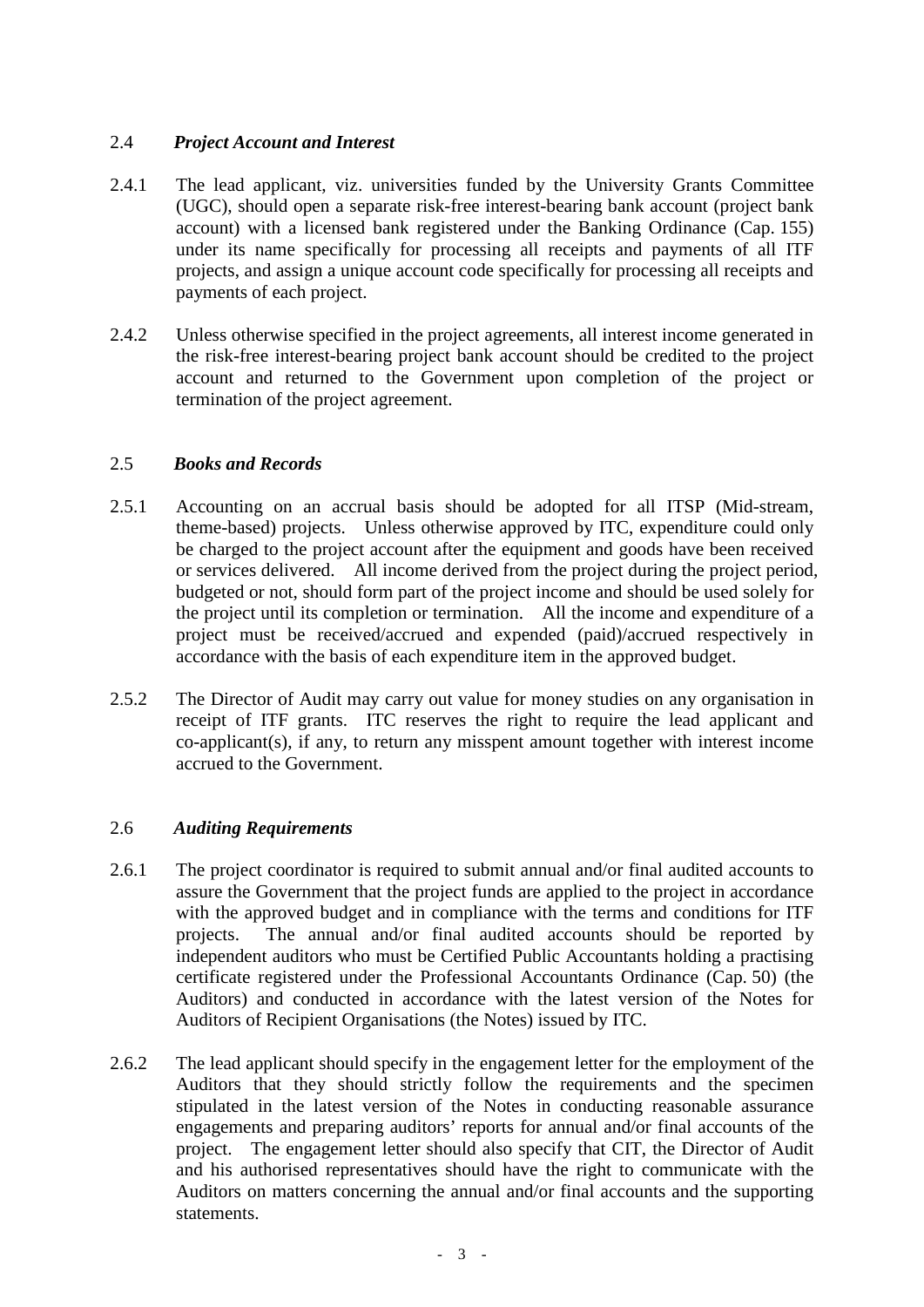2.6.3 The lead applicant and co-applicant(s), if any, are required to make available to the Auditors all information, documents and explanations relating to the project under their respective purview for the compilation of annual and/or final audited accounts of the project.

## 2.7 *Change Requests*

- 2.7.1 An approved project is required to be carried out strictly in accordance with the final proposal appended to the project agreement. Any modification, amendment or addition to the project or the agreement, including change of the project commencement or completion date, project coordinator or key equipment, scope, methodology, budget or cashflow projection, will require prior approval by ITC. The project coordinator should inform ITC well in advance by submitting a change request electronically through the Innovation and Technology Commission Funding Administrative System (ITCFAS).
- 2.7.2 Where the cumulative deviation of expenditure for a category does not exceed 30% of the original approved budget and does not result in any increase in the total approved project cost and the total amount of ITF grant requested, prior approval from ITC is not required. However, any virement as a result and the underlying reasons should be reported in the relevant annual progress report and/or final report. If the deviation exceeds 30% of the original approved budget, prior approval from ITC is required and such request should be made electronically through the ITCFAS.
- 2.7.3 Notwithstanding clause 2.7.2 above, prior approval from ITC is required for any proposed increase of the expenditure of each co-applicant through virement of funds between/among co-applicants and/or from other categories.
- 2.7.4 As a general rule, transfer of budgeted expenditure for patent registration to other cost items is not allowed.

## *(3) PROJECT EXPENDITURE*

#### 3.1 *ITF Funding*

- 3.1.1 All project funds (including ITF grants, sponsorship and other income derived from the project during the project period) must be used exclusively for the project and incurred within the project period. It may be used for covering -
	- (a) the costs of manpower employed specifically for carrying out the project;
	- (b) new equipment procured specifically for carrying out the project; and
	- (c) other direct costs which are specifically incurred for carrying out the project.
- 3.1.2 In general, up to 50% of the approved total project cost (net of overheads) can be incurred in the Mainland. When certain R&D tasks need to be conducted outside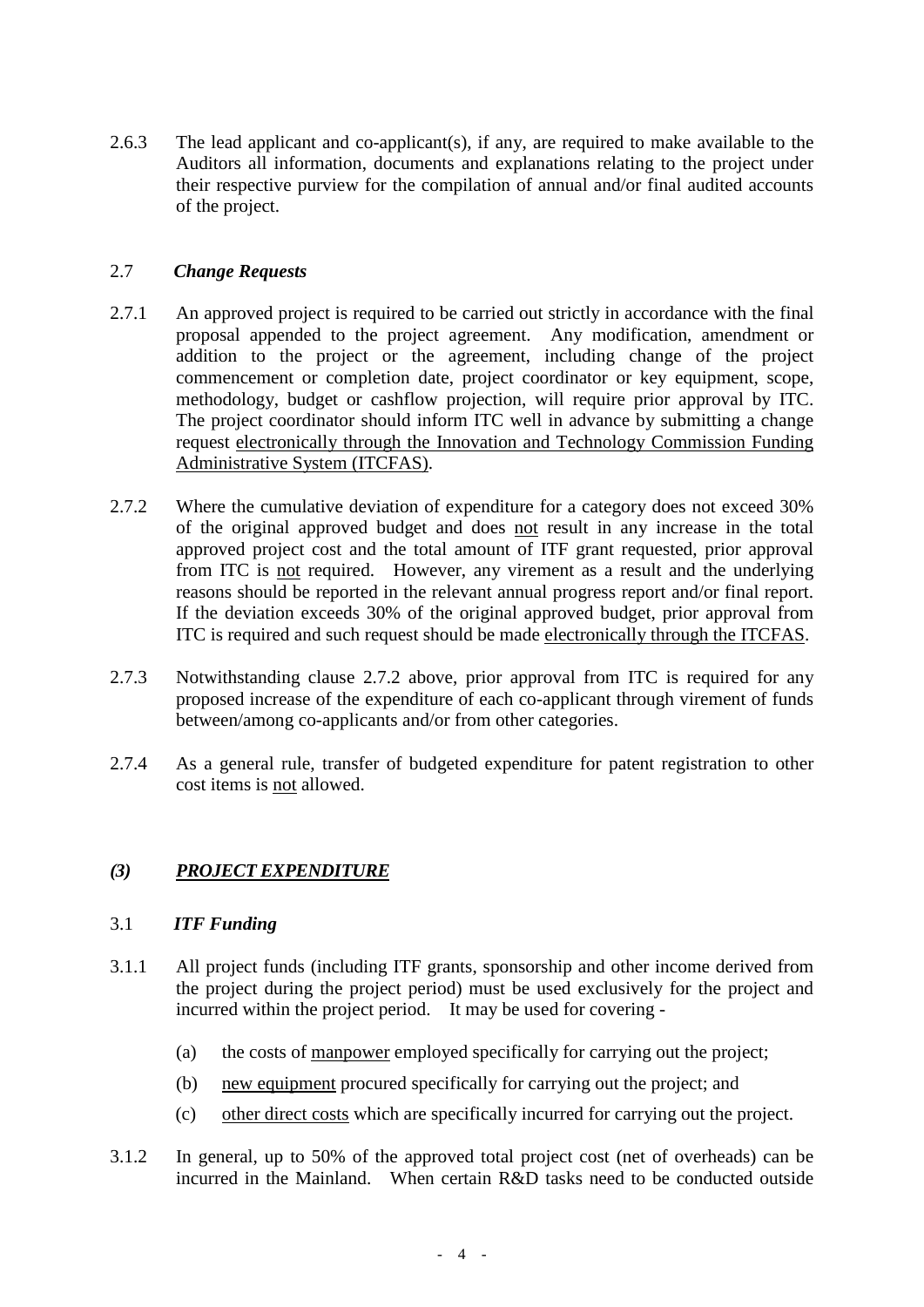Hong Kong (other than the Mainland), prior approval from ITC must be sought with justifications.

## *Manpower*

- 3.1.3 Project funding can generally be used to cover the salary of project staff, including employer's mandatory contribution to the Mandatory Provident Fund (MPF), contract gratuities, annual salary adjustment (excluding increments and promotions) and general fringe benefits (e.g. medical) in accordance with the established mechanism of the universities concerned. Only manpower costs relating to R&D functions incurred exclusively for carrying out the project within the project period can be covered.
- 3.1.4 Specifically, project funds cannot be used to cover allowances such as expenses on housing (including nominal rental for quarters), education, training, passage and travelling<sup>[2](#page-4-0)</sup>, food, insurance, severance pay, overtime and untaken leave, etc..
- 3.1.5 As a general rule, the lead applicant and co-applicant(s), if any, must not charge the salary of their existing staff against the project unless this is a deployment absolutely necessary and essential for the project and ITC's prior approval has been obtained. This principle should apply irrespective of whether the relevant service/work is carried out within or outside normal working hours of the person concerned.

### *Equipment*

- 3.1.6 Cost of new equipment for implementing the project can be charged to the project account. In general, hire-purchase of equipment is not allowed. If the new equipment is to be shared among different projects with its cost charged on a pro-rata basis under each project, the lead applicant and co-applicant(s), if any, are required to maintain a record on the usage of the equipment by the concerned projects for cost allocation purpose. Maintenance cost of the existing equipment can be charged against the project account on a pro-rata basis if a record on the usage of the equipment is properly maintained.
- 3.1.7 Specifically, project funds cannot be used to cover
	- (a) charges/time cost for use of existing equipment owned by the lead applicant and/or co-applicant(s), if any;
	- (b) depreciation/amortisation or provisions not representing actual expenses incurred; and
	- (c) general office and IT equipment.

<span id="page-4-0"></span> <sup>2</sup> Travelling if fully justified and at reasonable cost (e.g. economy class fare only if applicable) that are of direct relevance to the project can be included in the budget **subject to a cap of no more than 5% of the total amount of funds requested from the ITF**. These should be itemised and put under the category of "Other Direct Costs" in the budget of the application proposal for ITC's approval. Unless exceptionally justified, the number of participant per trip should be limited to no more than one person from the project team, members of which shall be from the lead applicant and/or the co-applicant(s) (if applicable).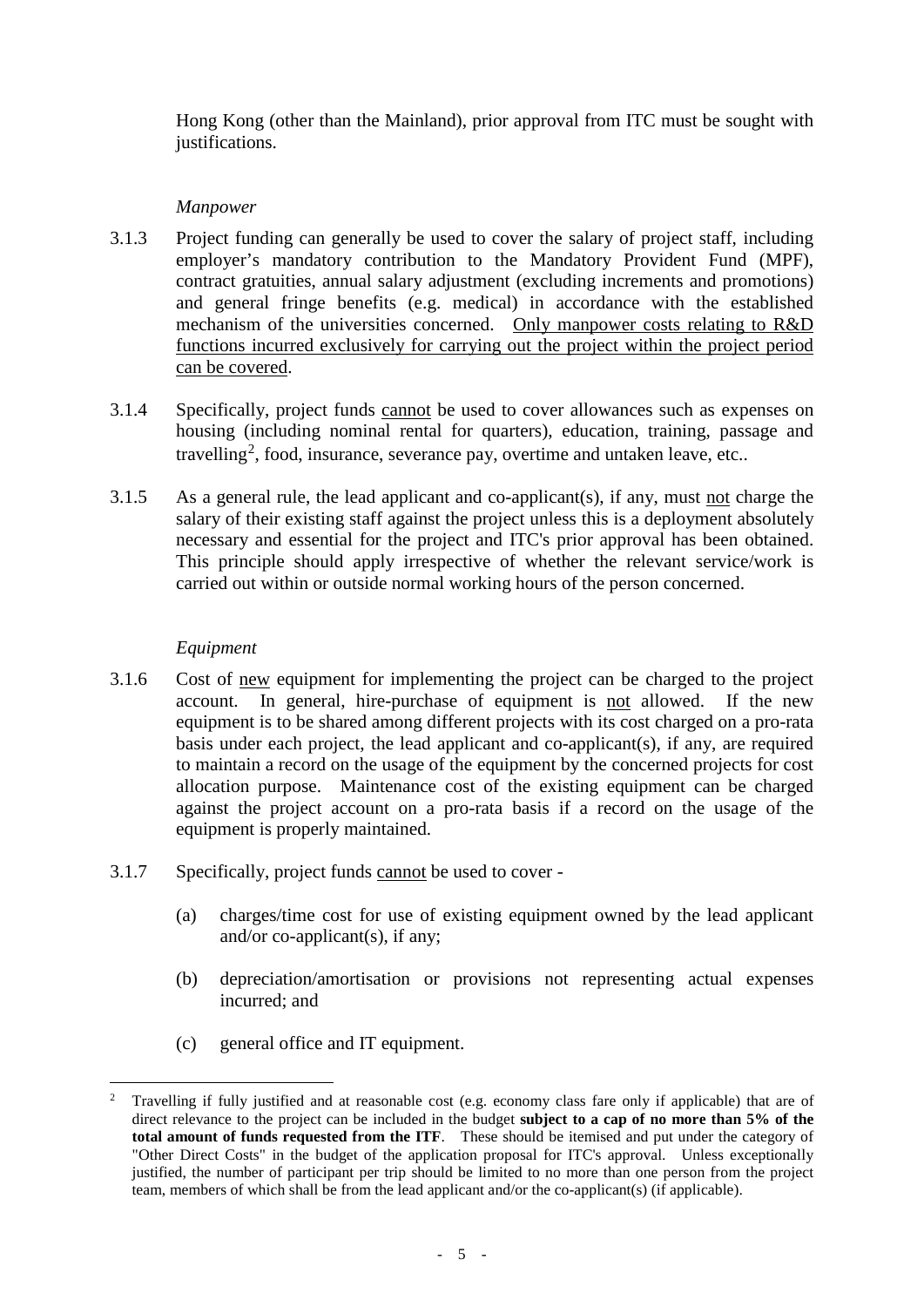- 3.1.8 Subject to ITC's prior approval and the following general principles, any piece of equipment for the project purchased using the project funds may be installed in the facilities of co-applicant(s) and/or supporting parties located outside Hong Kong -
	- (a) the equipment remains under the ownership of the lead applicant for at least two additional years thereafter;
	- (b) the equipment is installed in a university or a public research institute (not a private company); and
	- (c) the cost of the equipment concerned should not account for a dominant part of the equipment budget (in general, the total cost of all equipment to be installed outside Hong Kong should be less than 25% of the total equipment budget, as a substantial part of the R&D activities is required to be conducted in Hong Kong).
- 3.1.9 Where necessary, ITC may require the lead applicant to transfer any equipment costing HK\$500,000 or above purchased under the project to the Government or another party within a period of two years after project completion or termination of the project agreement.
- 3.1.10 As a general rule, the lead applicant is required to keep all equipment costing less than HK\$500,000 purchased for the project for at least two years after project completion or termination of the project agreement and should make such equipment available for ITC and the Director of Audit's inspection upon request.

#### *Other Direct Costs*

- 3.1.11 Project funds can be used to cover
	- (a) External consultancy, purchase of consumables and technology licences, as well as promotion and marketing activities for disseminating project deliverables and technology transfer.
	- (b) Patent registration fee for functional inventions directly relating to the project may also be included in the budget. The above notwithstanding, the patent registration fee charged to the project account should not exceed HK\$250,000.
	- (c) The maximum funding support allowed for an annual/final audited accounts of a project costing less than HK\$1 million, between HK\$1 million and HK\$5 million and more than HK\$5 million should not be more than HK\$8,000, HK\$14,000 and HK\$20,000 respectively.
- 3.1.12 As a general rule, services provided by the lead applicant/co-applicant(s), if any, (e.g. inter-departmental charges for universities) are not allowed to be charged to the ITF. ITC may however consider approving the charging of such services to the project account on the following basis -
	- (a) prior application is made to ITC on grounds of operational efficiency, reliability and quality of services, etc.;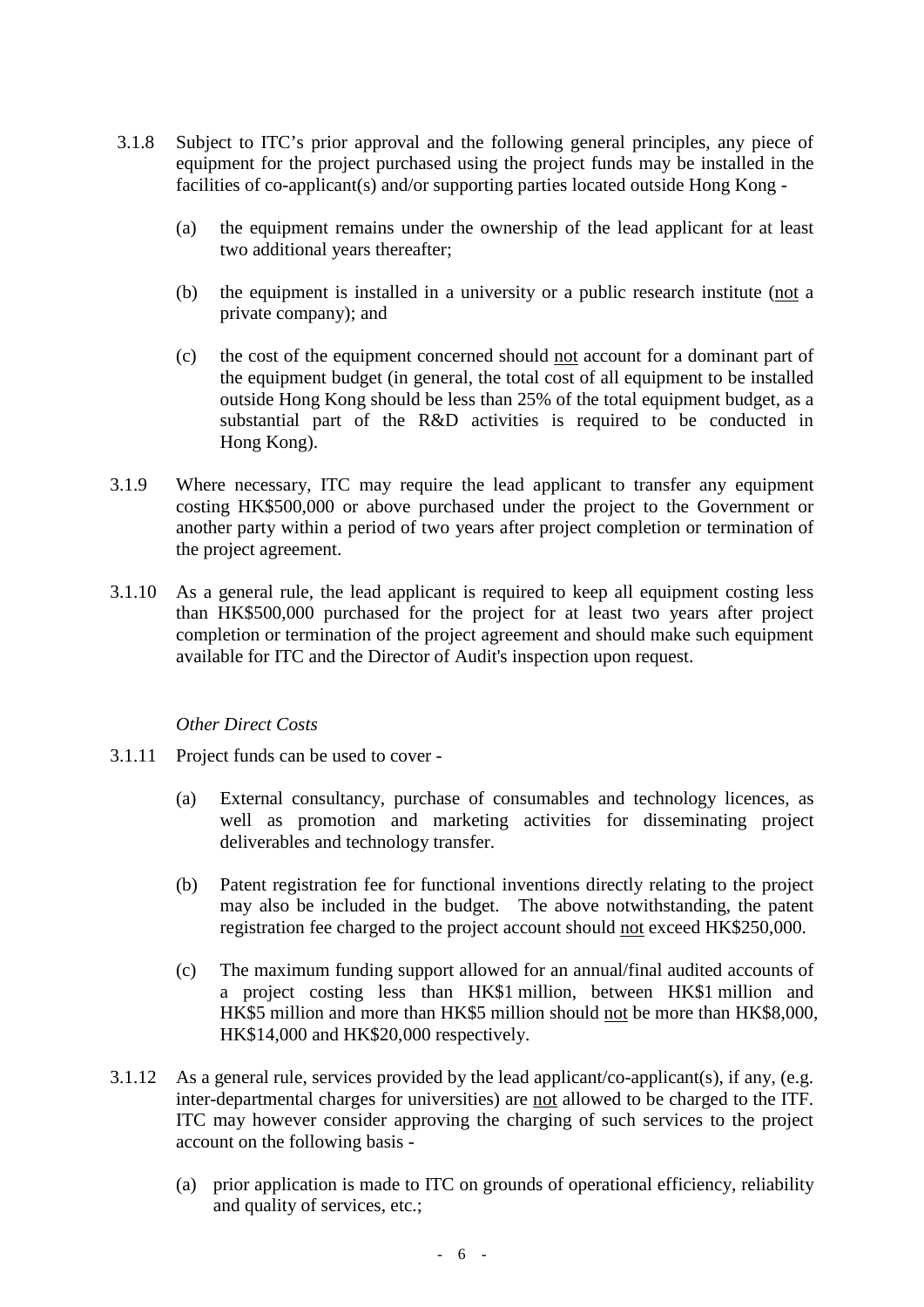- (b) the services are not general or administrative support in nature, such as personnel, accounting, security, cleansing, library services, etc. as listed above. Examples of allowable services are printing and testing services. Other services should be considered on a case-by-case basis; and
- (c) the charges should only be at cost.

#### *Co-applicant's Expenditure*

3.1.13 For collaboration projects involving multiple disciplines or research institutes, expenditures directly related to the R&D work undertaken by co-applicant(s) are allowed as part of the project cost in the project budget.

#### *Administrative Overheads*

3.1.14 Administrative overheads up to 15% of the total amount of funds requested from the ITF (net of overheads) can be included in the project budget.

#### *Unallowable Cost Items*

- 3.1.15 Project funds cannot be used to cover
	- (a) building facilities (including office, laboratory, accommodation) rates, rental, renovation, and operation, repair and maintenance expenses;
	- (b) costs of setting up office or forming association/consortium;
	- (c) utilities charges for electricity, gas, water, telephone and fax;
	- (d) transport shuttle bus services and home to workplace travelling expenses;
	- (e) general administration and office expenses;
	- (f) staff-related costs provident fund handling charges, staff training and development costs and staff facilities;
	- (g) entertainment expenses, and any prizes, either in the form of cash or other types of souvenirs;
	- (h) advertisement (except for disseminating project deliverables, or staff recruitment);
	- (i) organisation of trade missions and participation fees at study/trade missions for individuals/companies;
	- (j) charges for non-R&D services (e.g. accounting, personnel, procurement, library, security, cleansing, legal, and central and departmental administrative support) provided by the lead applicant/co-applicant(s) or their contractors/agents;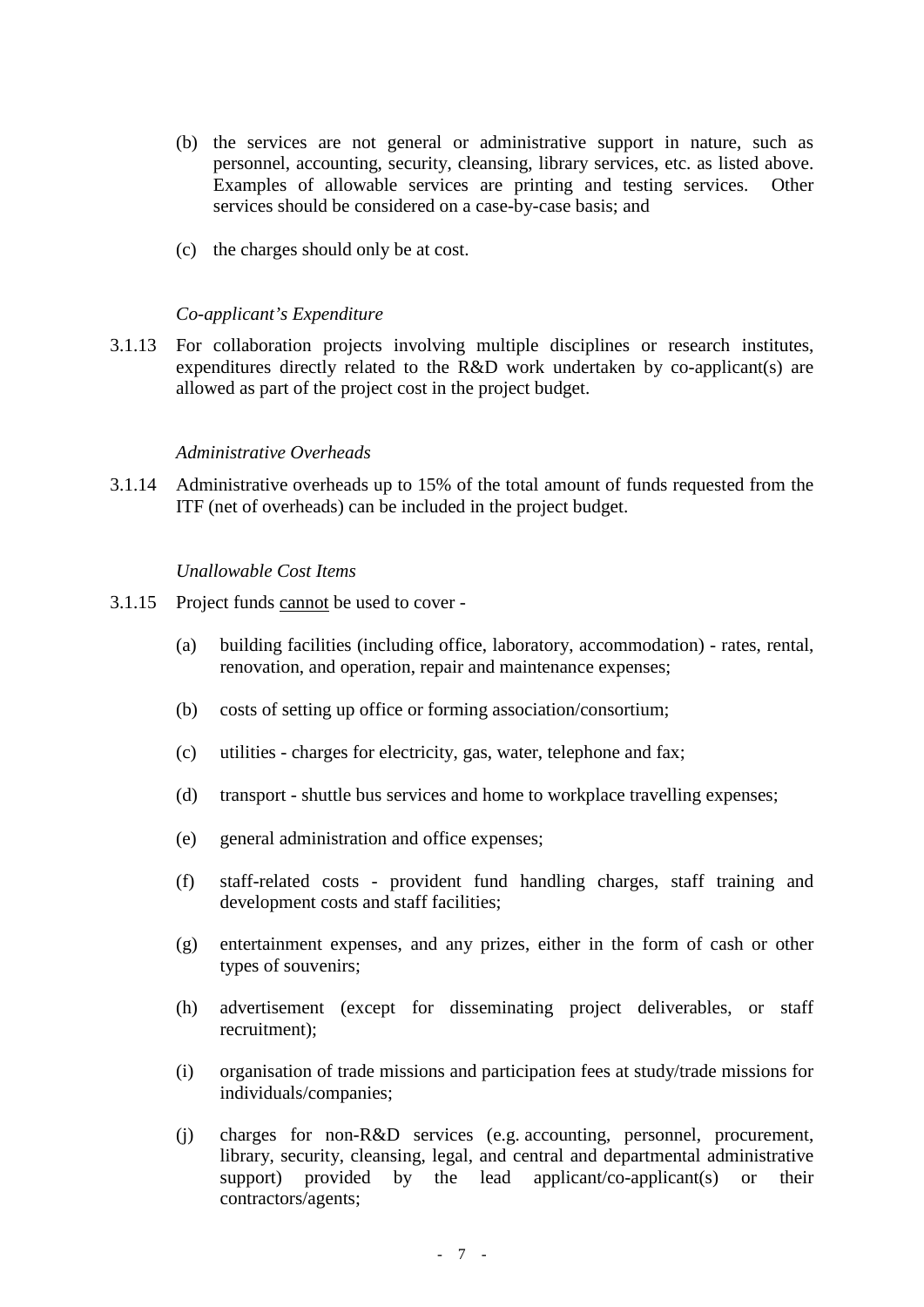- (k) costs related to prior/subsequent year(s)/period(s) adjustment(s); and
- (l) capital financing expenses, e.g. mortgage and interest on loans/overdrafts.
- 3.1.16 The list of unallowable cost items for manpower, equipment and other direct costs set out above is not exhaustive. The lead applicant should consult ITC if there is any doubt whether an item could be charged to a project account.

# *(4) PROJECT MONITORING AND DISBURSEMENT OF GRANTS*

## 4.1 *Progress and Final Reports*

- 4.1.1 Upon project completion or termination of the project agreement, the lead applicant is required to submit annual progress report(s) and/or a final report **strictly** against the stated milestones for approval according to the reporting schedule as set out in the project agreement or any subsequent revised submission schedule(s) as prescribed by ITC. All reports should be prepared in the standard format and submitted electronically through ITCFAS. Upon ITC's request, the lead applicant is also required to provide timely clarification and/or supplementary information to substantiate the content of the reports. ITC may organise visits or progress review meetings to examine the progress of a project.
- 4.1.2 Any non-compliance of reporting requirements (e.g. delay in submission of report(s), report quality not to the satisfaction of ITC) may affect the lead applicant's future applications for funding support from ITC and may postpone the commencement of any new ITF R&D-related projects<sup>[3](#page-7-0)</sup> by the concerned project coordinator. If the lead applicant has encountered difficulties and an extension of the report submission is required, he or she should seek prior agreement from ITC.

# 4.2 *Project Steering Committee*

4.2.1 For collaboration projects, a steering committee shall be established to monitor the project progress, endorse annual progress report(s) and/or final report, and financial statements and audited accounts of the project before their submission to ITC. The committee should comprise representatives of the lead applicant and each of the co-applicant(s) and should meet at least once every six months. The lead applicant should submit to ITC annual progress report(s) and/or a final report on the project with endorsement of the steering committee.

# 4.3 *Disbursement of Grants*

4.3.1 Disbursement of grants to the lead applicant will be made by instalments, which will be contingent upon, among others -

<span id="page-7-0"></span>Including R&D projects under the ITSP (Platform & Seed), the MHKJFS, the TCFS, the UICP, the PRP, the MRP, and the PSTS.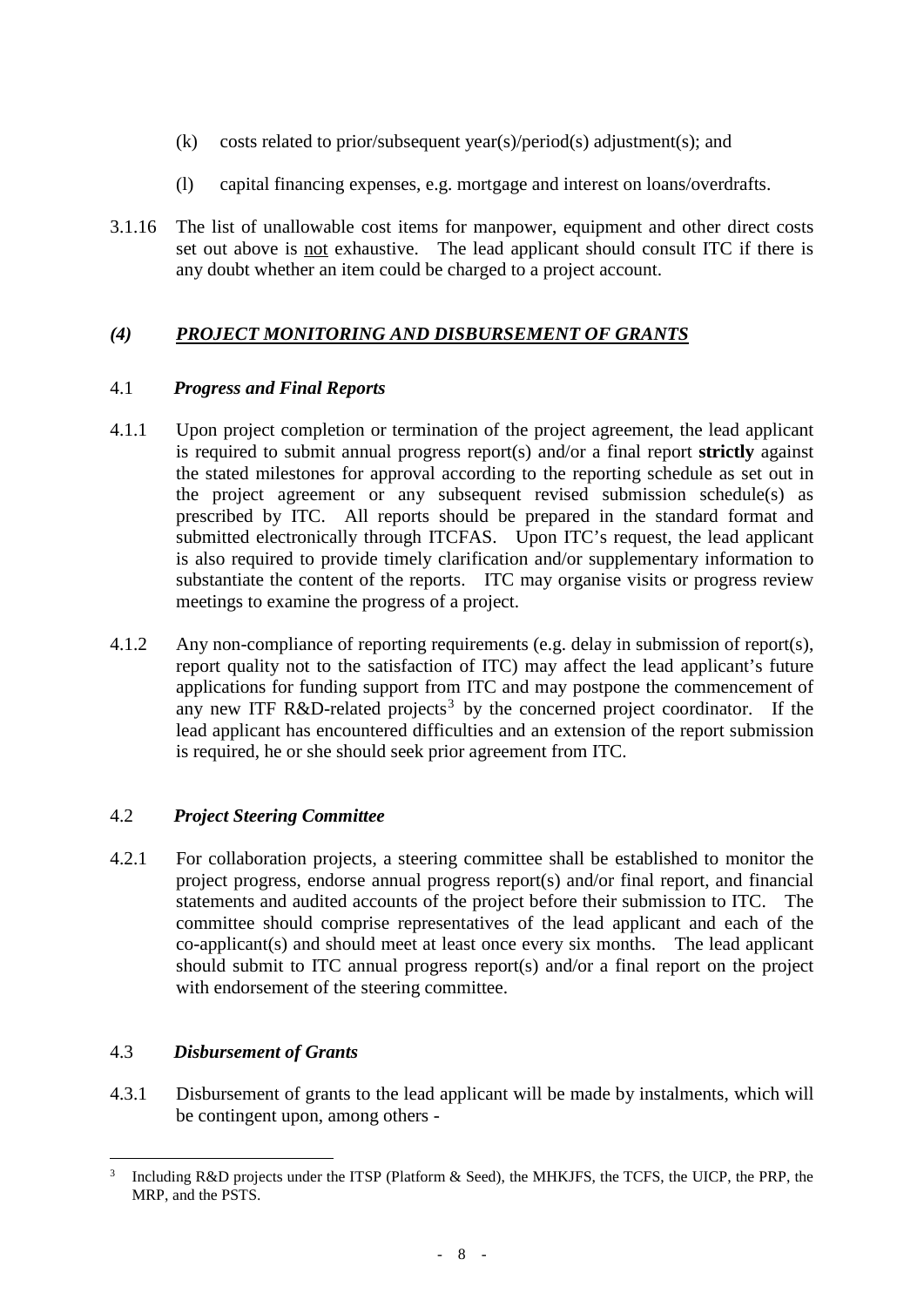- (a) production of receipt(s) or other record confirming payment of industry sponsorship and other sources of financial contribution to the project within the specified timeframe, if any; and
- (b) satisfactory progress has been made in the previous reporting period, e.g. the project is able to meet the prescribed milestones and ITC is satisfied with the progress, etc.

### 4.4 *Final Report*

4.4.1 Upon receipt of the final report, ITC will assess the effectiveness of the project by comparing the project results against its original objectives and targets (both technical and financial) as set out in the project proposal. Upon request, the lead applicant is required to provide timely clarification and/or additional information to substantiate the content of the final report, or be invited to present the project results.

#### 4.5 *Audited Accounts*

- 4.5.1 The lead applicant is required to submit to ITC annual and/or final audited accounts. The financial statements for annual progress report(s) and annual audited accounts of each project can be prepared on either *accrual* or *cash* accounting basis. However, the financial statements for the final report and the final audited accounts of each project have to be prepared on *accrual* basis.
	- (a) Annual audited accounts made up to 31 March each year should be submitted on or before 30 June of that particular year. The first annual audited accounts may cover more than 12 months but not more than 18 months. The last annual audited accounts can be waived if it covers not more than 18 months.
	- (b) Final audited accounts covering the period from project commencement date to project completion date or termination date of the project agreement should be submitted within three months from the acceptance date of the Final Report or termination date of the project agreement.(For details, please refer to the reporting and submission schedules as specified in the project agreement.)
- 4.5.2 If the lead applicant has encountered difficulties and an extension of the audited accounts submission is required, he or she should seek prior agreement from ITC. Upon ITC's request, the lead applicant is also required to provide timely clarification and/or supplementary information to substantiate the content of the audited accounts.

#### 4.6 *Suspension or Termination of Funding Support*

4.6.1 ITC may terminate a project or withhold the disbursement of ITF grants at any time for reasons which include, inter alia, overdue sponsorship, a lack of progress of the project against the agreed milestones, slim chance of completion of the project in accordance with the project proposal, the original objectives of the project being no longer relevant to the needs of the industry as a result of material change in the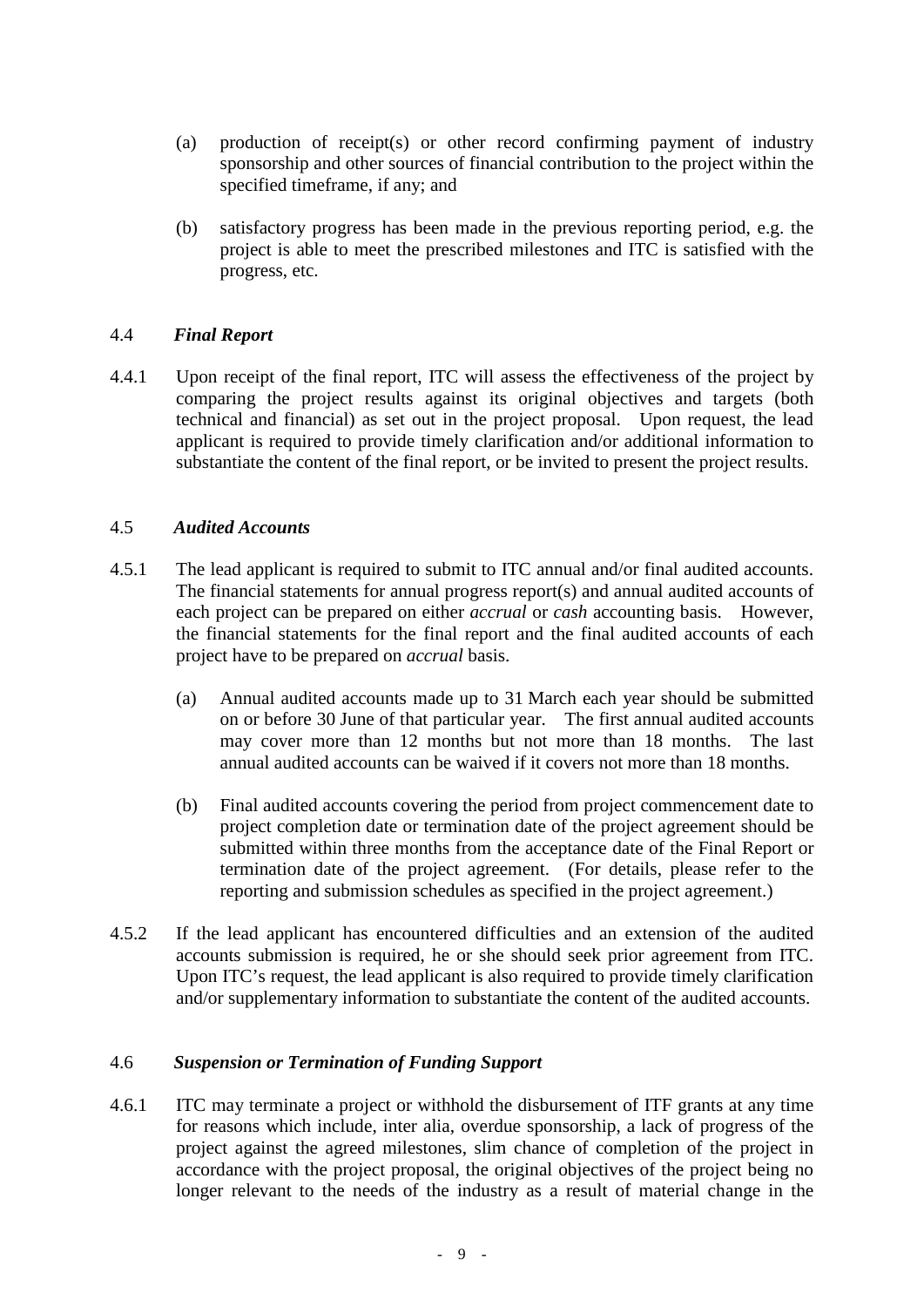circumstances, the objectives and relevance of the project having been overtaken by events, or ITC seeing fit to terminate the project in public interest.

4.6.2 The financial position reported in each annual and/or final audited accounts should tie in with the technical progress/results of that reporting period(s)/year(s).

## 4.7 *Return of Residual Funds*

4.7.1 Upon project completion or termination and submission of the final audited accounts, or on a date as specified by ITC, the lead applicant should return to the Government all residual funds and any interest income remaining in the project account.

## 4.8 *Post-Project Evaluation Report*

4.8.1 The lead applicant should submit a post-project evaluation report to ITC two years after project completion to indicate whether and how the project has led to further downstream R&D activities, which in turn may lead to the development of new products or services. The report should be prepared in the format specified by ITC and submitted through ITCFAS. ITC will take into account the outcomes of the R&D work and the post-project evaluation in considering future applications from the same applicant or the same project coordinator. If considered necessary, the lead applicant should submit another post-project evaluation report to ITC five years after project completion.

# *(5) PROCUREMENT AND RECRUITMENT*

## 5.1 *Procurement Procedures*

5.1.1 The lead applicant and co-applicant(s), if any, should ensure that all procurements for goods and services are carried out in an open and fair manner and must comply with the procurement procedures as specified in the project agreement. Any exceptions will require the approval of ITC.

## 5.2 *Hiring of Project Staff*

5.2.1 The lead applicant and co-applicant(s), if any, are required to abide by the principle of openness and competitiveness in hiring staff for the approved project.

# *(6) DISSEMINATION OF R&D RESULTS*

## 6.1 *Dissemination of R&D Results and Acknowledgement*

6.1.1 The lead applicant should try to publicise the project results or any events related to the project through publications, seminars, workshops, conferences and exhibitions etc., and make available the technologies or intellectual property to interested parties in an open, transparent and non-exclusive manner. Where appropriate, the lead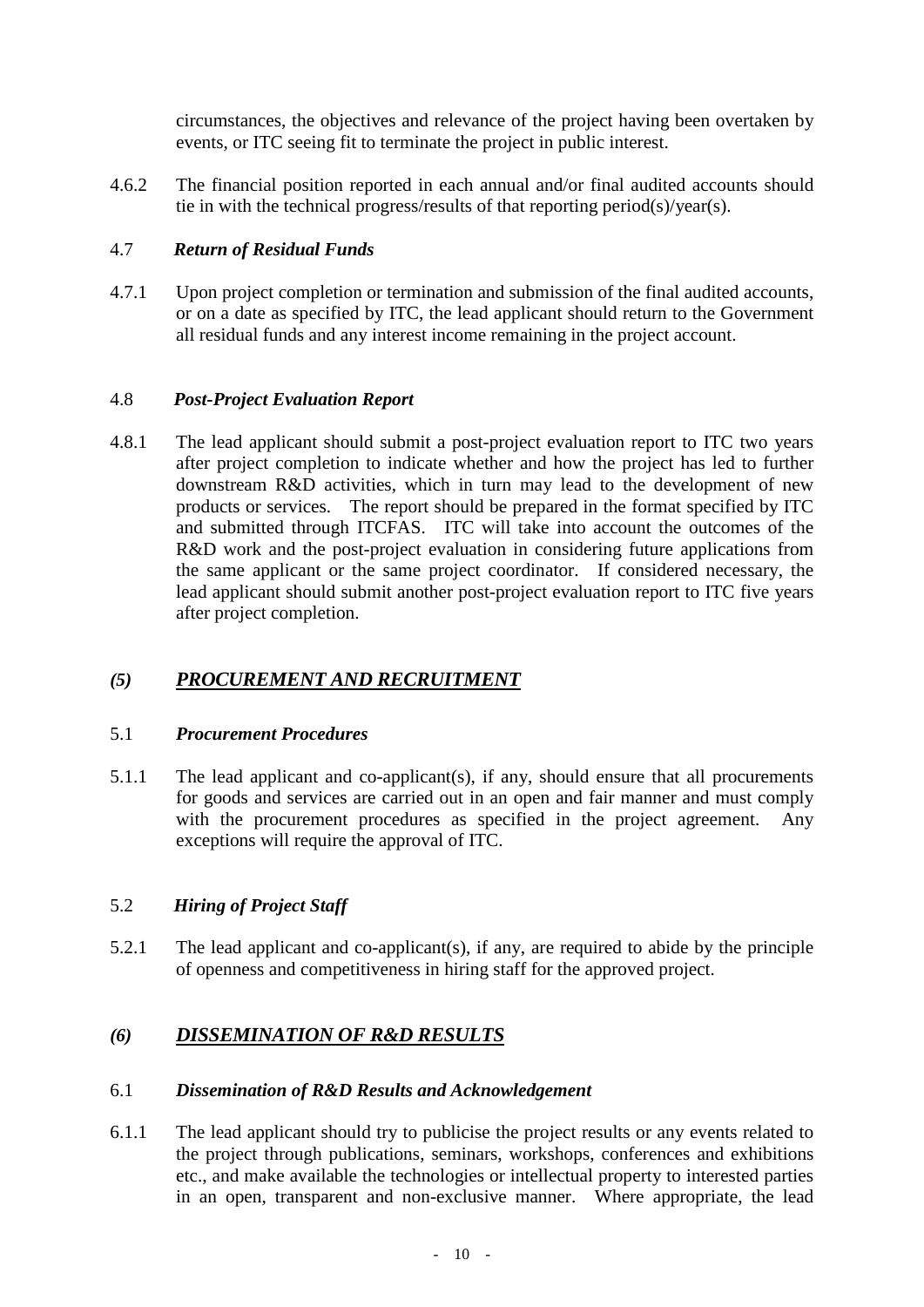applicant should also try to generate income during the project period by charging fees for project deliverables so as to recoup wholly or partly the cost of the deliverables. The lead applicant should provide ITC with information about the project (including project title, abstract, deliverables, implementation schedule, requested ITF amount, key project staff, and the project results, etc.) as well as the project events, if any, so that ITC may publish it on the ITF website.

6.1.2 Acknowledgement of ITF support must appear on all equipment, facilities, publicity/media events related to the project, as well as in publications arising from the project. The following disclaimer should also be included in any publications and media events related to the project -

"Any opinions, findings, conclusions or recommendations expressed in this material/event (or by members of the project team) do not reflect the views of the Government of the Hong Kong Special Administrative Region, the Innovation and Technology Commission or the Innovation and Technology Fund Research Projects Assessment Panel."

## *(7) IMPORTANT NOTE*

7.1 The lead applicant and co-applicant(s) for collaborative project shall conform in all respects with all legislation (including the Law of the People's Republic of China on Safeguarding National Security in the Hong Kong Special Administrative Region), regulations and by-laws of the Hong Kong Special Administrative Region in carrying out the project.